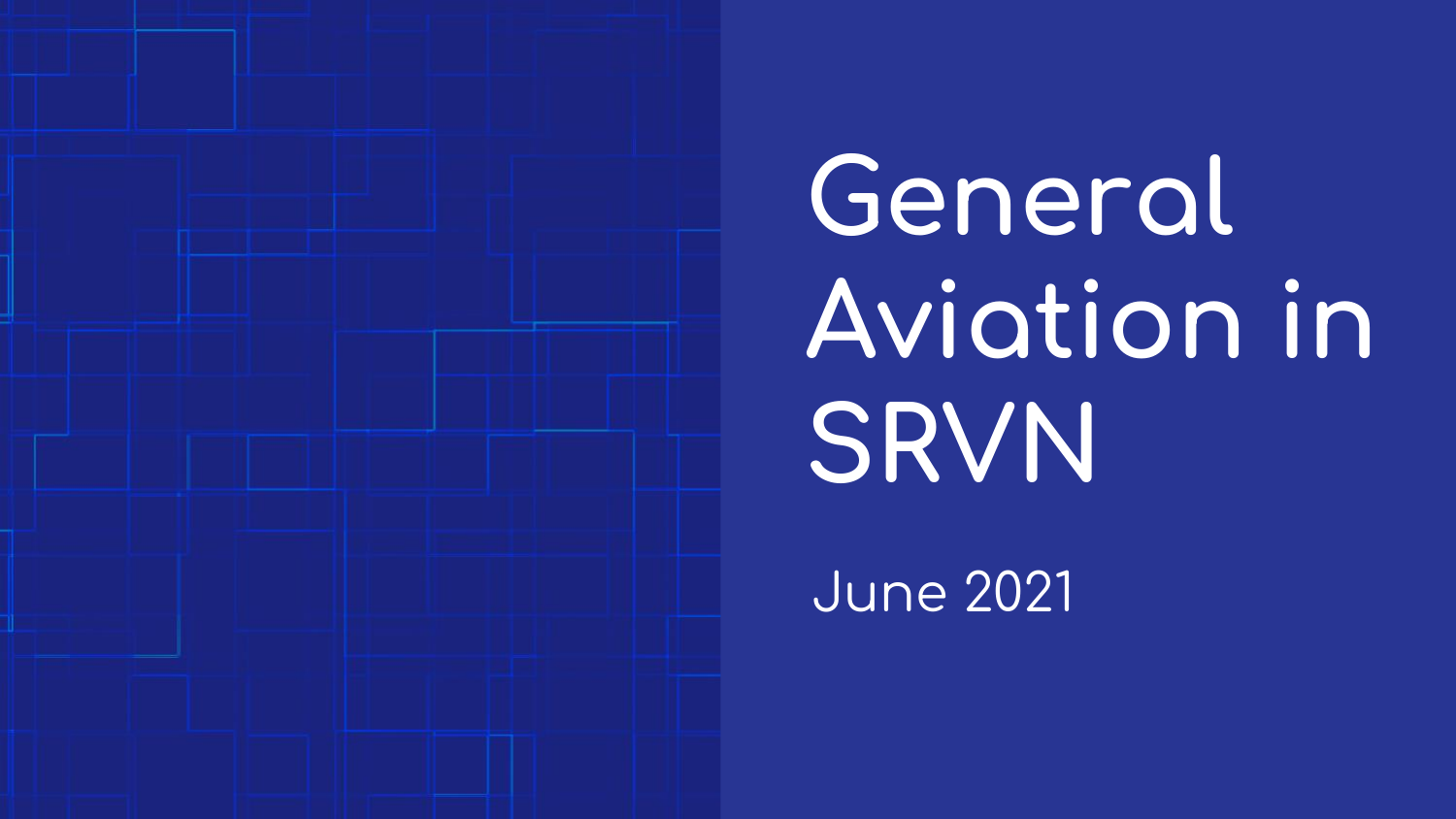General aviation of the SRVN had taken roots since 1950s with the supports from Czechoslovakia

Czechoslovakia airplanes in Vietnam in 1950s

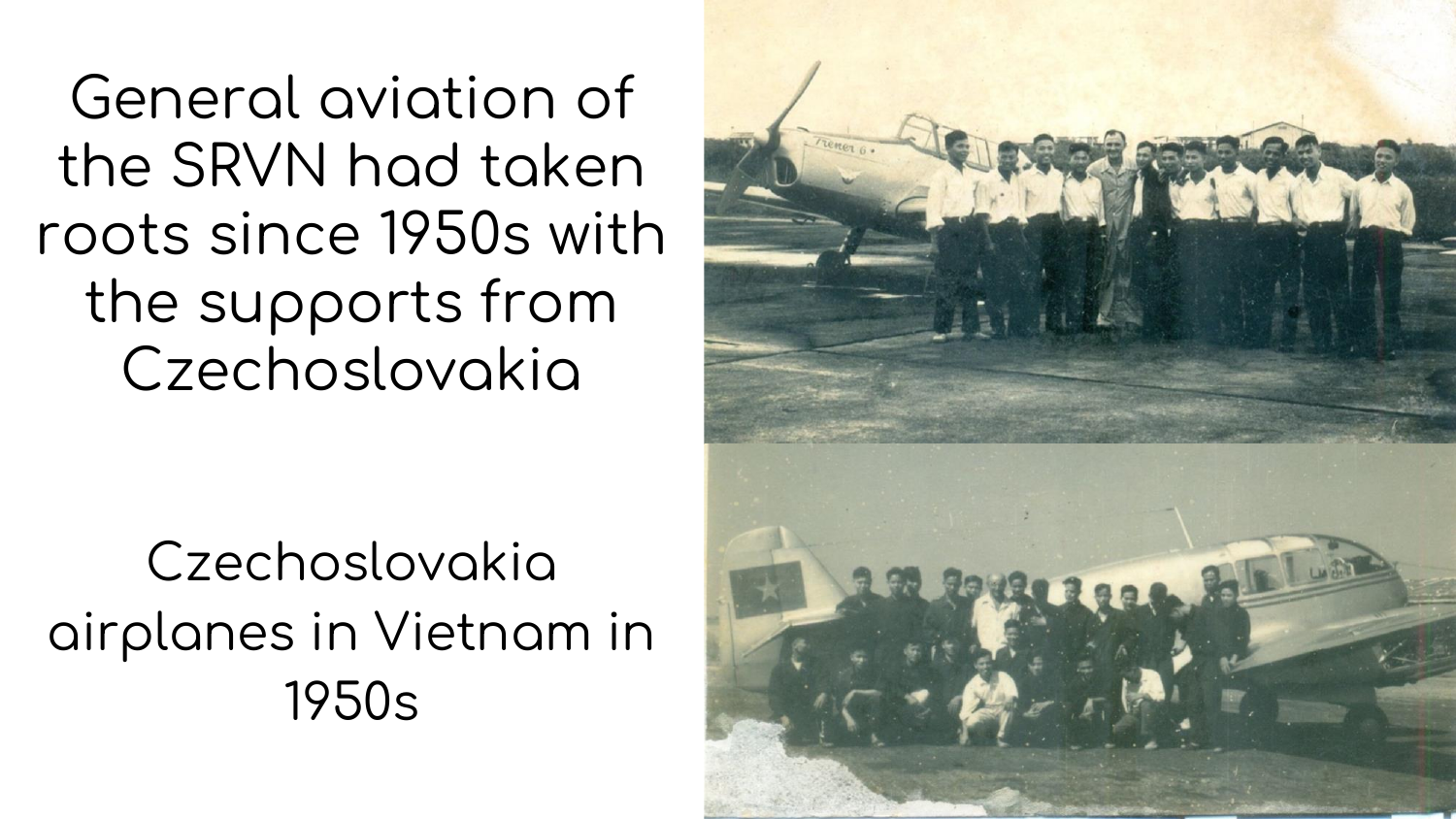However, for many reasons, Vietnam has developed an aviation industry in which GA activities are unlikely seen

In Vietnam, we might see more GA airplanes in museums than in the airports

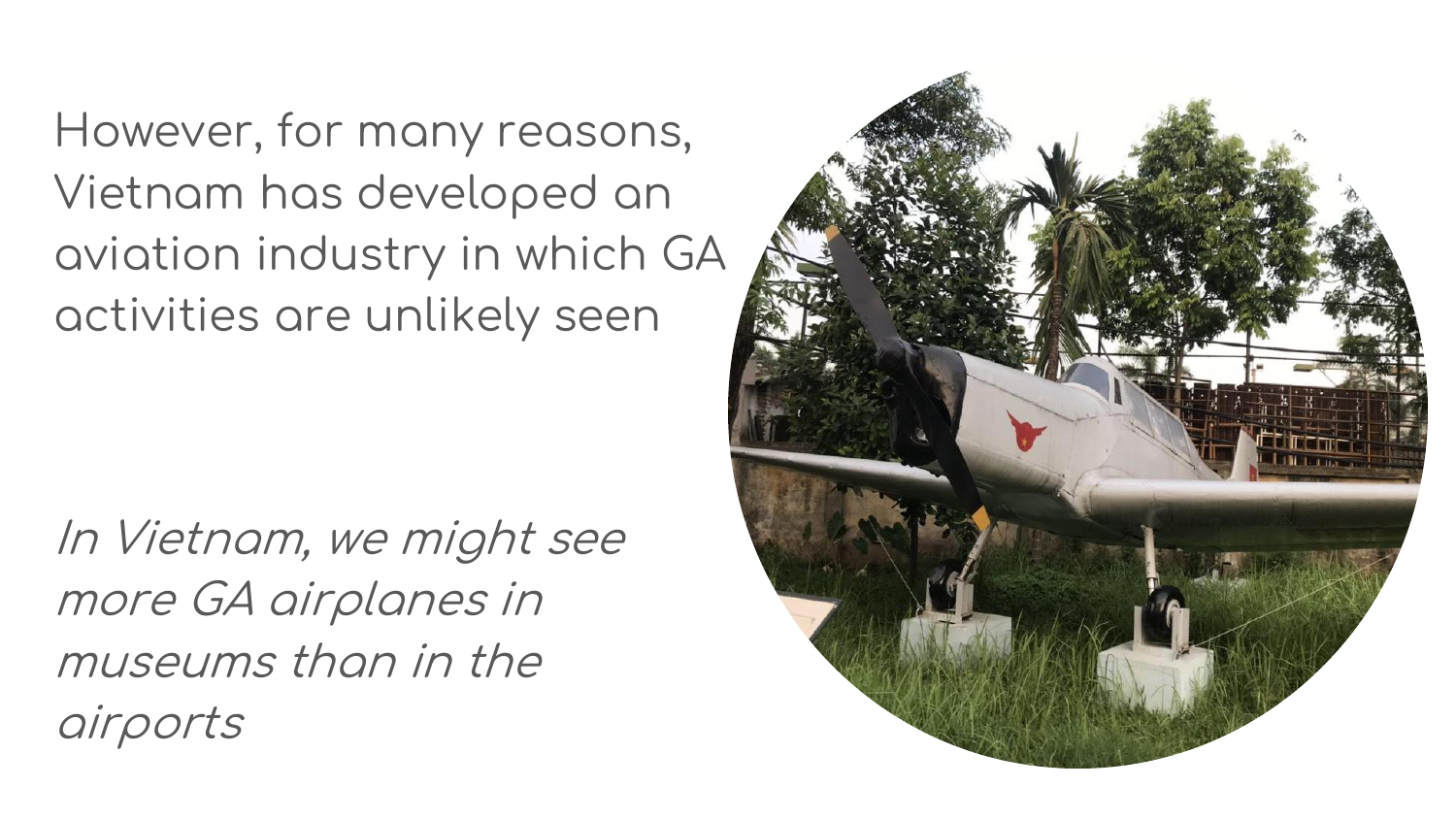

Not many GA activities in a country where people are very keen on flying and building airplanes

Home built aircraft pilots usually find themself in the situations of illegal acts because there is no proper regulations for them to follow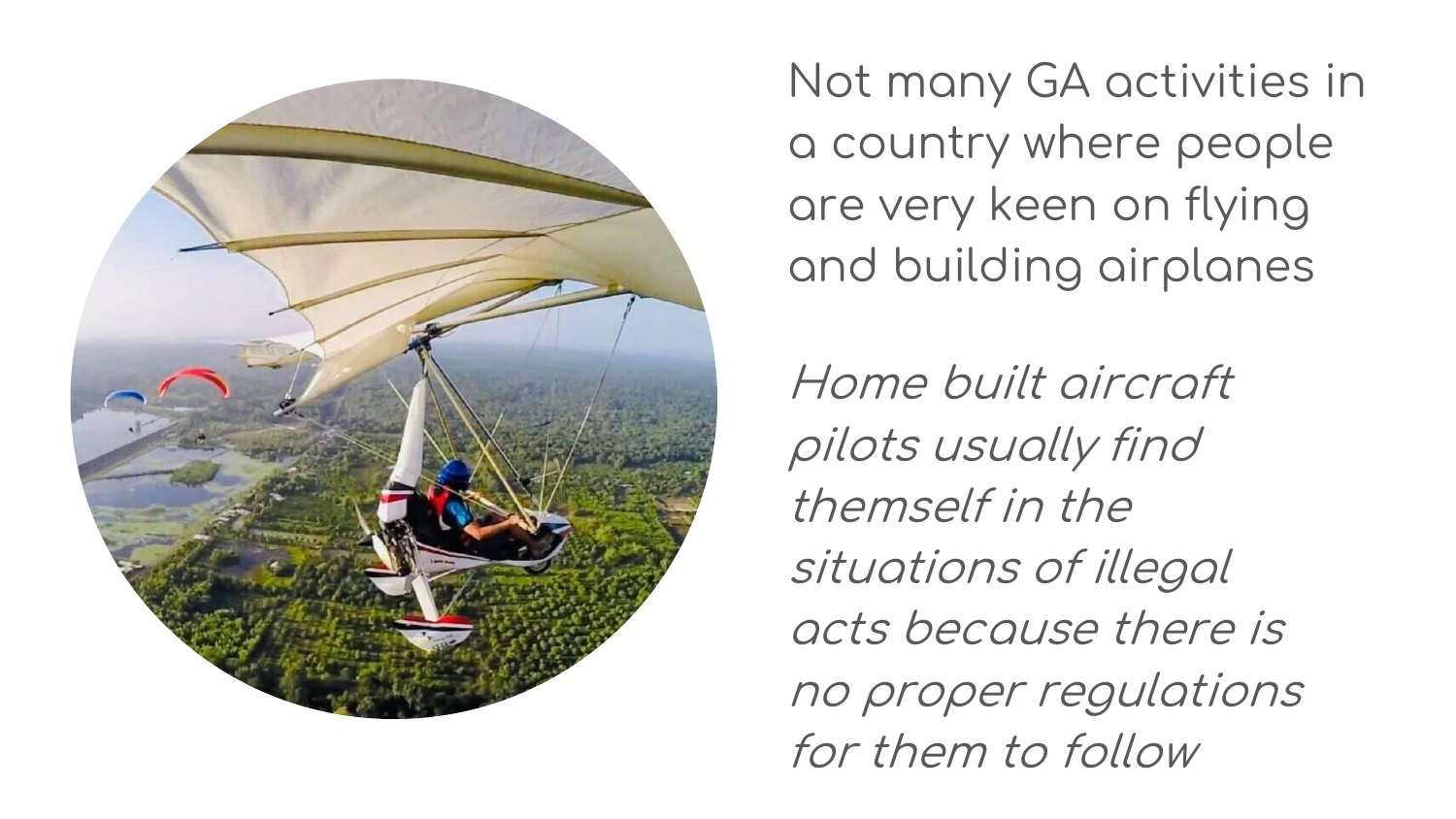

Vietnamese people recently have some initial ideas about GA when experiencing scenic flights over Ha Long Bay with seaplanes and helicopters - the very rare GA flights opened for public in the country.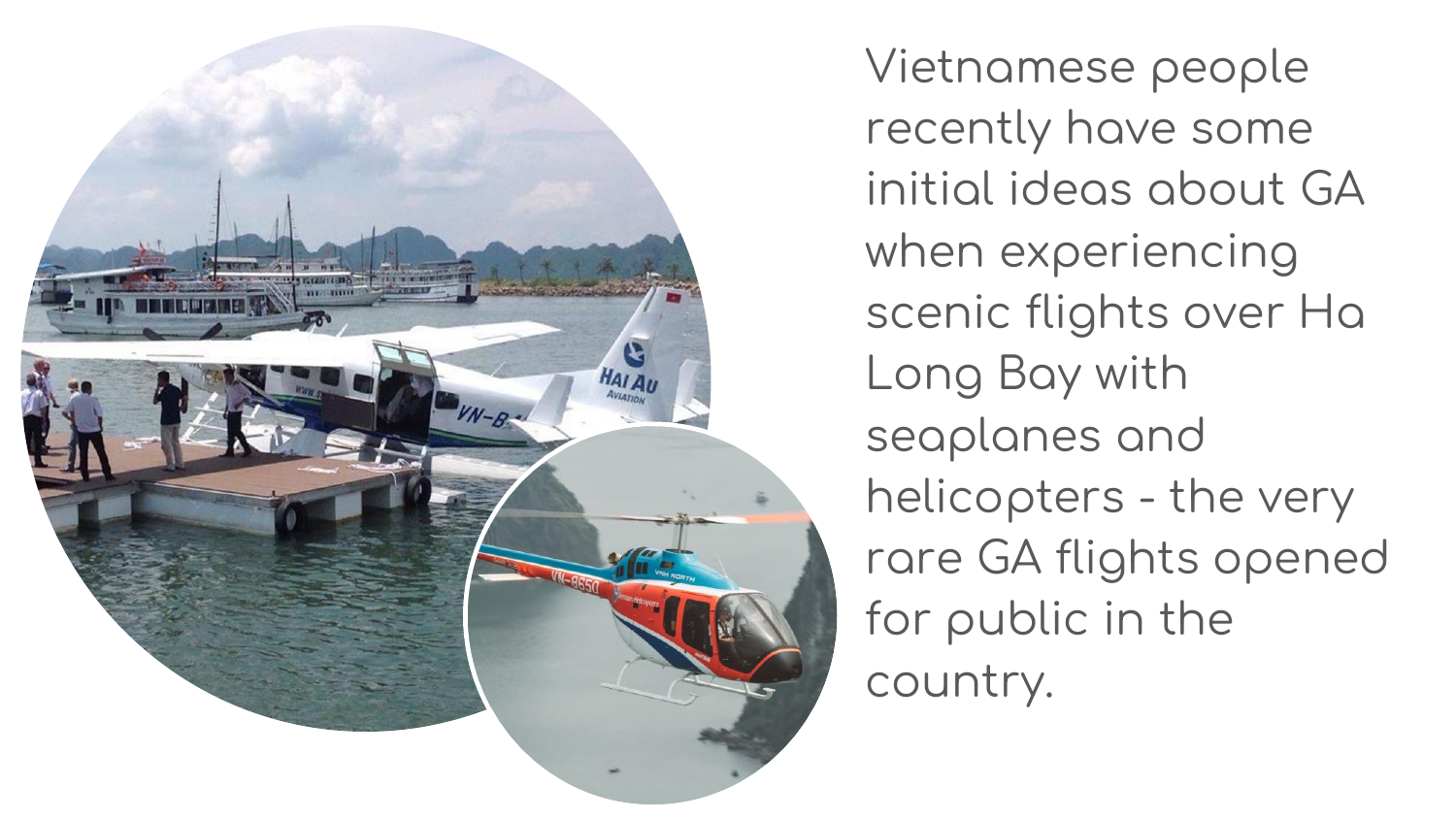

In Vietnam, the Military and the CAA share the authority over the GA industry. The situation make the country find herself belongs to the system of "GA

conservative" according to a very interesting definition I learned from Light Aircraft Association of the Czech Republic

← The Military's GA activities are very limited to the access of the folks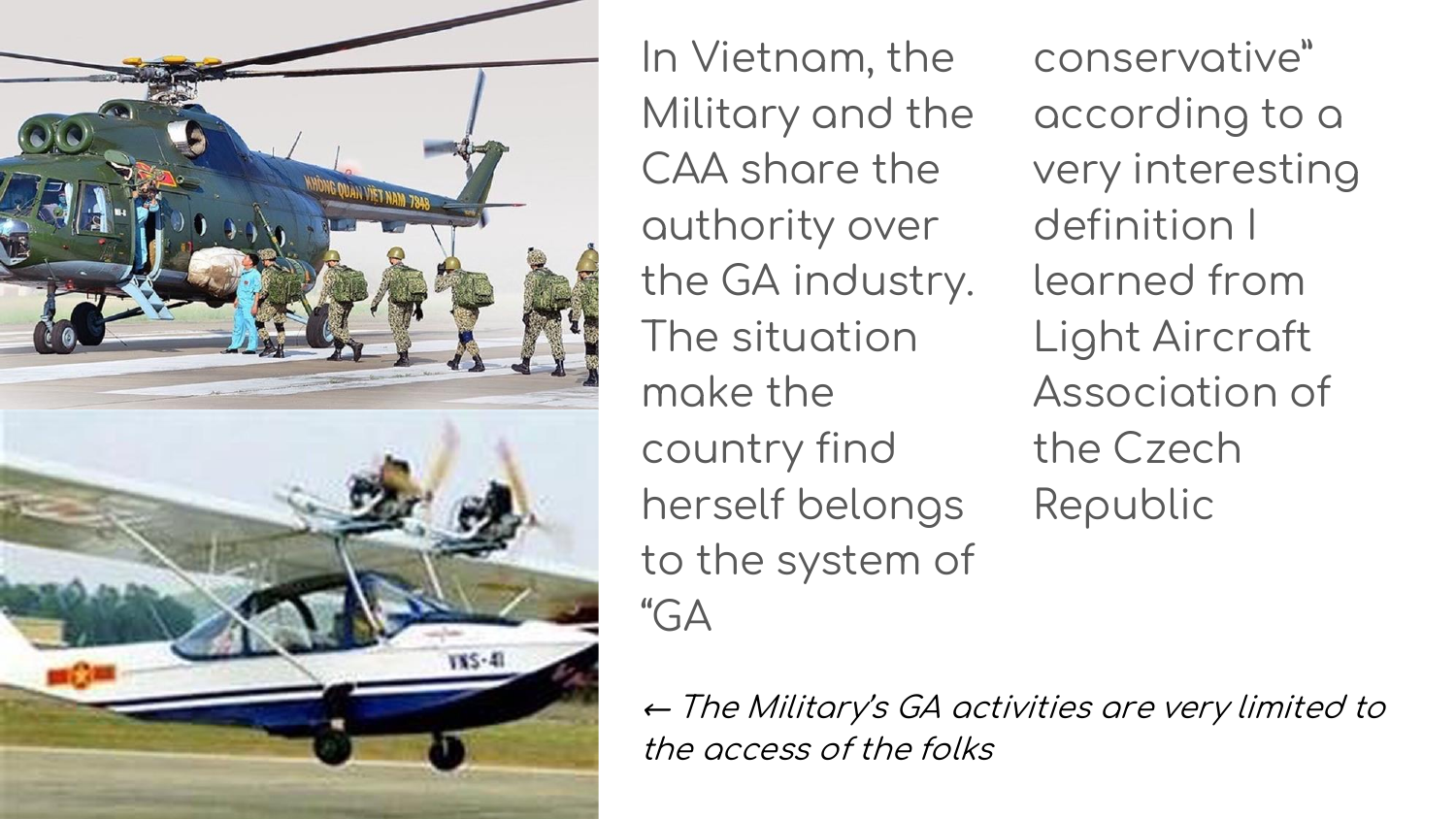**Why is GA lagging way behind in the developme nt of the national aviation industry?** 

Vietnam has become a big market for the aviation industry. However when commercial air transport is experiencing very high growth rate, the GA just take small steps forward. Learning from the success story of GA in the Czech RP, I realize your country did very well in 1990 to adapt quickly the new system which had been carefully prepared by your European friends . It was a great story and i will tell that story in Vietnam for sure. In Southeast Asia, unfortunately, there is not such a mechanism, in which a country can adapt a system from outside. Vietnam, in my point of view, is being confused for the way of developing the GA.